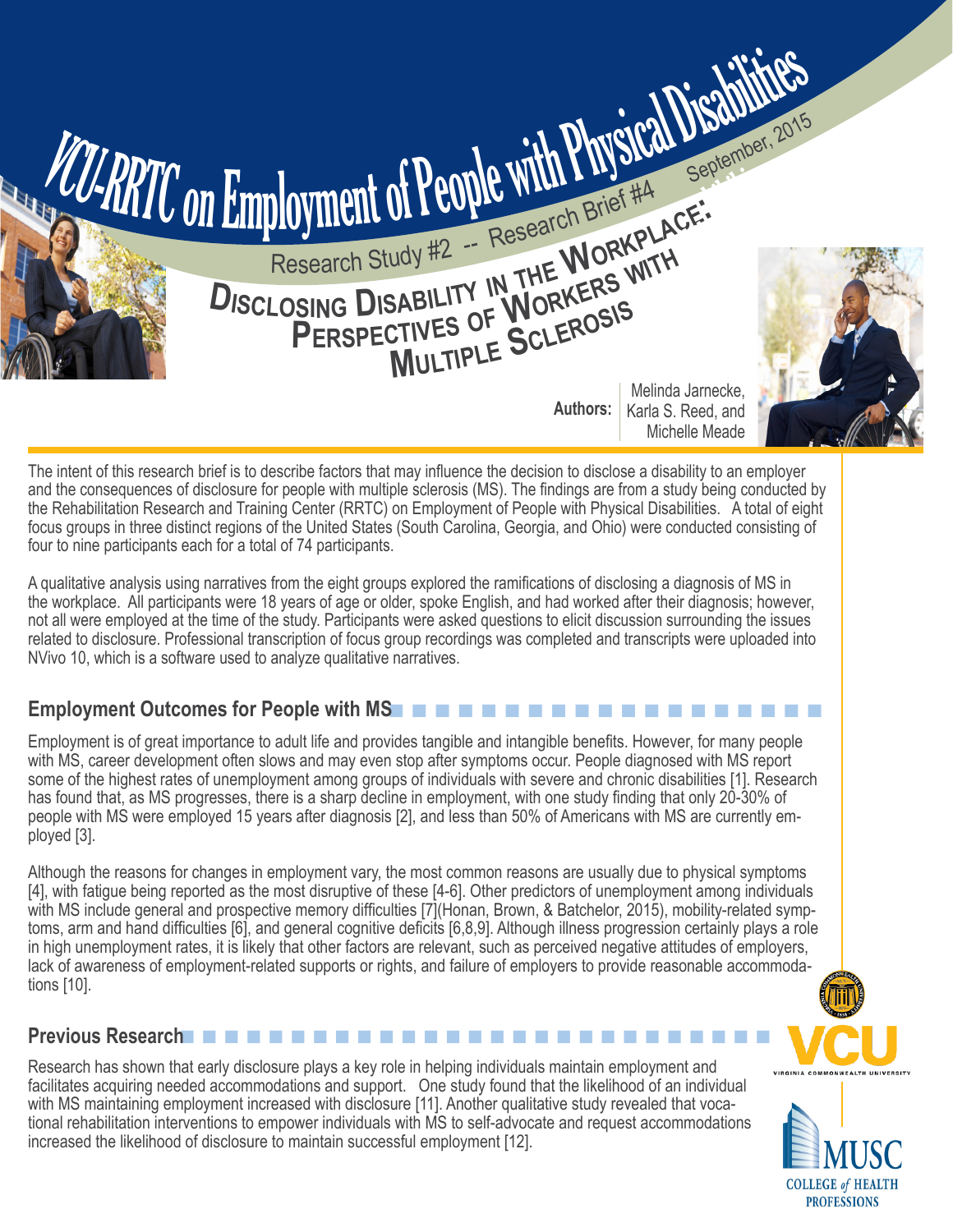Disclosure is more prevalent among those with greater physical disabilities [8]. This suggests that disclosure is more likely to occur with a higher visibility of impairment. However, people with MS often do not have symptoms that are visible to an employer [13]. For those with less visible or invisible symptoms, such as cognitive impairment, the decision to disclose may be more difficult. This is especially problematic given that cognitive impairments are the most common symptoms associated with deterrence of labor force participation after MS [14-16].

In order to benefit from work-related accommodations, individuals must disclose their disability to the appropriate personnel. These individuals must decide whether to disclose or not to disclose and whether the perceived benefits are worth the perceived risks. Previous studies indicate that potential prejudice and social stigma may occur after disclosure preventing some individuals from disclosing, even though this means foregoing accommodations and support [17, 18]. Individuals report that they need information surrounding disclosure and accommodations [1] as well as a better understanding of how they are protected legally [19].

### **Study Results**n n n n n n n n n n n n n n n n n n n n n n n n n n n n n n n n n n n

This study identified eight themes related to disclosure that fell into two categories: decision to disclose and consequences of disclosure. In the category of decision to disclose, themes included (1) disclosing to explain, prepare, or educate; (2) general disclosure, no concerns; (3) limiting, delaying, or deciding not to disclose; and (4) unsure about future disclosure. Within consequences of disclosure, there were also four themes that emerged including: (1) positive and supportive reactions; (2) mixed or variable reaction in the same work environment; (3) no real reaction, positive or negative; and (4) leading to termination of employment. Quotes are provided to illustrate the themes within these two categories.

| <b>DECISION TO DISCLOSE</b>                                            |                                                                                                                                                                                                                                                                                                                                                                                                                                                                                                                                                                                                            |
|------------------------------------------------------------------------|------------------------------------------------------------------------------------------------------------------------------------------------------------------------------------------------------------------------------------------------------------------------------------------------------------------------------------------------------------------------------------------------------------------------------------------------------------------------------------------------------------------------------------------------------------------------------------------------------------|
| <b>Disclosing to Explain,</b><br>Prepare, or Educate                   | "I didn't feel like I had a choice of disclosing because I was hit so hard, it was<br>so obvious. I mean we're talking days. You could count calendar days be-<br>tween the time I was running around, no problems whatsoever and suddenly<br>I couldn't walk. I mean there was no hiding this."                                                                                                                                                                                                                                                                                                           |
| <b>General Disclosure, No</b><br><b>Concerns</b>                       | "I was already employed with the same people, so they knew right from the<br>get go, from when I first had my MRI, and then I was in the hospital. They<br>kind of knew all along, so there was no issue. They knew pretty much as<br>soon as I did."                                                                                                                                                                                                                                                                                                                                                      |
| Limiting, Delaying, or<br><b>Deciding not to Disclose</b>              | "I didn't disclose it right away. There was a lot of soul searching, a lot about<br>everything going through my head because I didn't want to be disabled,<br>I didn't want people to treat me different. I wanted to know that not all my<br>symptoms are MS. There are some days I'm tired, and it's not my MS. I didn't<br>want, 'Oh, well, that's why she's doing that. That's why she's doing this."                                                                                                                                                                                                  |
| <b>Unsure About Future</b><br><b>Disclosure</b>                        | "If I had to find another employer, I don't know if I would tell them up front or<br>not. I might do like Adrienne and probably wait until it becomes an issue and<br>say, "oh, by the way, I can't come in today because of this' or 'you need to<br>make these accommodations for me because of this.' I think I would be afraid<br>to be discriminated against."                                                                                                                                                                                                                                        |
| <b>CONSEQUENCES OF DISCLOSURE</b>                                      |                                                                                                                                                                                                                                                                                                                                                                                                                                                                                                                                                                                                            |
| <b>Positive and supportive</b><br>reactions                            | "Actually from the first day I worked there, if I needed time off or if I said<br>I'm just not comin' in, there was never a question asked. Never.  So my<br>disclosure was a positive thing for everybody that was involved that I spoke<br>with at that job and basically every other job that I've had so far."                                                                                                                                                                                                                                                                                         |
| <b>Mixed or variable reaction</b><br>in the same work environ-<br>ment | "Because it's not an open, visible disability, there's so many people that say,<br>"Oh, there's nothin' wrong with that person."                                                                                                                                                                                                                                                                                                                                                                                                                                                                           |
| <b>No Real Reaction, Positive</b><br><b>Or Negative</b>                | "I didn't have any problems. Because it's different with the medical field. There<br>were numerous surgeons, so they knew what MS was. So they were like I<br>said nothing, I don't need anything. I don't need anything. We're cool."                                                                                                                                                                                                                                                                                                                                                                     |
| <b>Leading to Termination of</b><br><b>Employment</b>                  | "I told my last boss in 2005 because, in the music business, we don't work<br>just 9 to 5. A lot of stuff happens after 5 p.m., and you're expected to be<br>there. And I just told her I was getting weaker, I was feeling weaker, and I<br>was having bladder issues and balance and things like that. So I told her<br>that there will be times where I wouldn't physically be able to go out after<br>work. But during work hours I would be here from 10 to 7 and doing the best<br>that I could and doing everything that I could do or whatever. But a month<br>later, that's when I was laid off.' |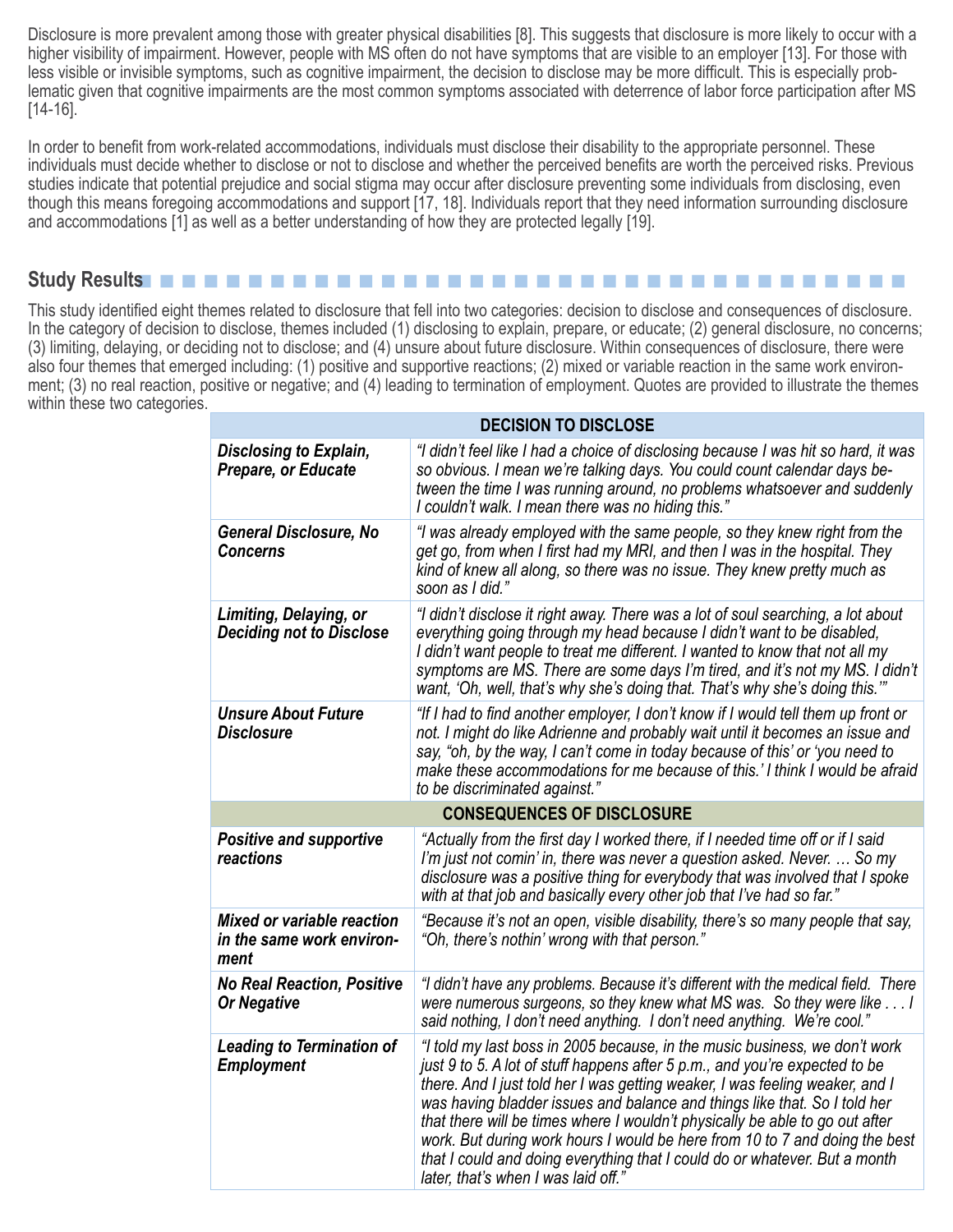Findings from this study reveal an equally wide range of observations related to the consequences of disclosure, being highly favorable for some, yet very negative for others. Seeing others disclose may have encouraged individuals to disclose, yet some participants felt negative outcomes as a result. Others had neutral reactions. The work environment appeared important, but not necessarily as straightforward as might be anticipated. For instance, those in health care sometimes thought that the diagnosis would be more readily accepted, yet the actual experiences were much less favorable.

### **Implications**n n n n n n n n n n n n n n n n n n n n n n n n n n n n n n n n n n n n

Despite literature supporting the notion that disclosure and receipt of accommodations is associated with greater labor force participation, the decision to disclose is personal, and reasons to disclose or not to disclose are multifaceted. The responses of the participants with MS in this study provide information in general terms on disclosure, but how can this information be used? How can individuals with MS better understand the decision to disclose in a way that will assist them to make disclosures decisions? How can this information be used by counselors and other professionals to assist them in making these decisions?

Behavioral theory can help. Developed by Fishbein and colleagues, the Integrated Behavioral Model is an adaptation of earlier models aimed at predicting behaviors. Overall, there are three primary areas of interest that the model utilizes to predict behavior intent: 1) Attitudes, 2) Subjective Norms, and 3) Personal Agency. Together, Attitudes, Subjective Norms, and Personal Agency all influence the intent to perform a behavior, and ultimately the likelihood of the behavior being performed [20].

Attitudes are primarily developed through behavioral beliefs and evaluations of behavioral outcomes. For example, if an individual reports having a positive attitude toward disclosing a disability as well as the expected outcome of their disclosure, they could be seen as being more likely to disclose. Subjective Norms, or how the individual perceives how others view the behavior, are developed through injunctive norms (i.e. others expectations) and descriptive norms (i.e. others behaviors). If other people in the individual's life encourage the individual to disclose a disability, and the individual believes the people around them would also disclose a disability to their employers, then the individual would be more likely to disclose. Finally, Personal Agency is the combination of the individual's perceived control and self-efficacy. If an individual perceives themselves to be in control of the decision to disclose, and is confident in their ability to successfully do so, then the individual is more likely to engage in the disclosure behavior.

## **Conclusionn n n n n n**

Despite literature supporting the notion that disclosure and receipt of accommodations is associated with greater labor force participation, the decision to disclose is personal, and reasons to disclose or not to disclose are multifaceted. Because the diagnosis of MS often occurs among individuals who are in the prime of their work lives, how they think about and handle disclosure within the employment context can greatly impact social, participatory, financial, and psychological outcomes. Of particular consideration is the degree of time as well as personal identity and investment that is often associated with full-time employment and the impact of having (or not having) a supportive, accommodating environment that promotes the most positive outcomes. While the decision to disclose is and must remain an individual one, the consequences of disclosure can and should be regulated and enforced to a greater extent. In particular, results highlight the importance of continuing to disseminate the information, policies, and accommodations that are available to support and enhance employment for individuals with MS and all disabilities to a wider audience and in more effective ways.

#### References**n n n n n n n n n n n n n n n n n n n**

- [1] Doogan, C., & Playford, E. D. (2014). Supporting work for people with multiple sclerosis. Multiple Sclerosis Journal, 20(6), 646-650. doi: 10.1177/1352458514523499
- [2] Fraser, R., Clemmons, D., & Bennett, F. (2002). Multiple sclerosis: psychosocial and vocational interventions. New York, NY: Demos.
- [3] Roessler, R. T., Rumrill, P. D., Li, J., & Leslie, M. J. (2015). Predictors of differential employment statuses of adults with multiple sclerosis. Journal of Vocational Rehabilitation, 42(2), 141-152. doi: 10.3233/JVR-150731
- [4] Coyne, K. S., Boscoe, A. N., Currie, B. M., Landrian, A. S., & Wandstrat, T. L. (2015). Understanding drivers of employment changes in a multiple sclerosis population. International Journal of MS Care, 17(5), 245-252. doi: 10.7224/1537-2073.2014-051
- [5] Cadden, M., & Arnett, P. (2015). Factors associated with employment status in individuals with multiple sclerosis. International Journal of MS Care, 17(6), 284-291. doi: 10.7224/1537-2073.2014-057
- [6] Simmons, R. D., Tribe, K. L., & McDonald, E. A. (2010). Living with multiple sclerosis: longitudinal changes in employment and the importance of symptom management. Journal of Neurology, 257(6), 926-936. doi: 10.1007/s00415-009-5441-7